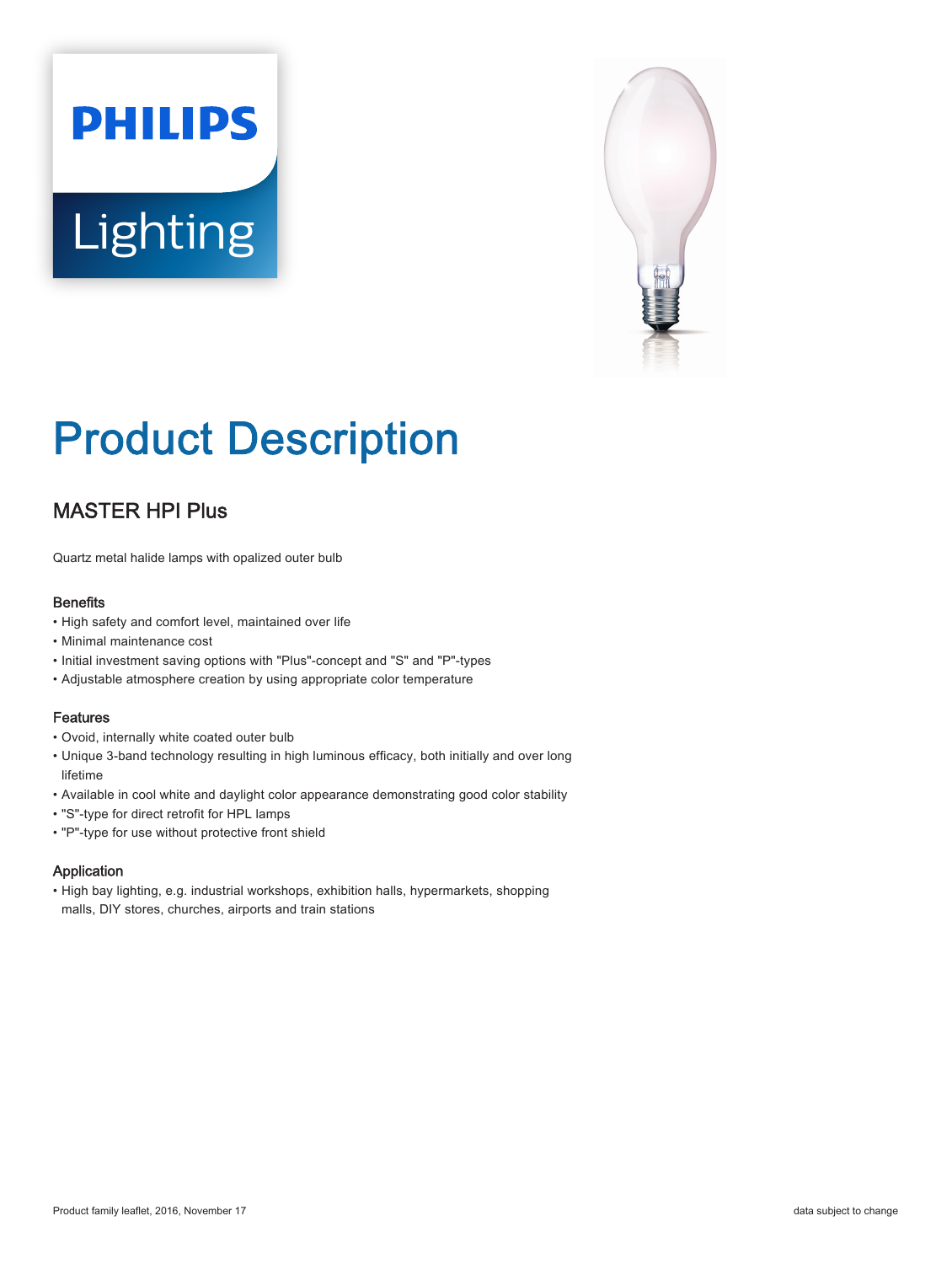#### Versions





## Dimensional drawing



#### HPI Plus 400W/645 BU E40



#### HPI Plus 400W/645 BUS E40

| <b>Controls and Dimming</b>   |                |
|-------------------------------|----------------|
| Dimmable                      | N <sub>0</sub> |
|                               |                |
| <b>General Information</b>    |                |
| Cap-Base                      | F40            |
| Life To 50% Failures (Nom)    | 20000          |
| Life To 5% Failures (Nom)     | 5000           |
|                               |                |
| <b>Mechanical and Housing</b> |                |
| <b>Bulb Finish</b>            | Coated glass   |

| Product                               | D                | С      |
|---------------------------------------|------------------|--------|
| MASTER HPI Plus 400W/645 BU E40 1SL/6 | $122 \text{ mm}$ | 290 mm |
| HPI PLUS 400W/645 BU E40 1SL/6        | $122 \text{ mm}$ | 290 mm |
| MASTER HPI Plus 400W/645 BU E40 1SL/6 | 121.5 mm         | 284 mm |
| HPI Plus 400W/645 BU E40 1CT/6        | $122 \text{ mm}$ | 290 mm |
|                                       |                  |        |

| Product                                |                    |        |
|----------------------------------------|--------------------|--------|
| MASTER HPI Plus 400W/645 BUS E40 1SL/6 | $121.5 \text{ mm}$ | 284 mm |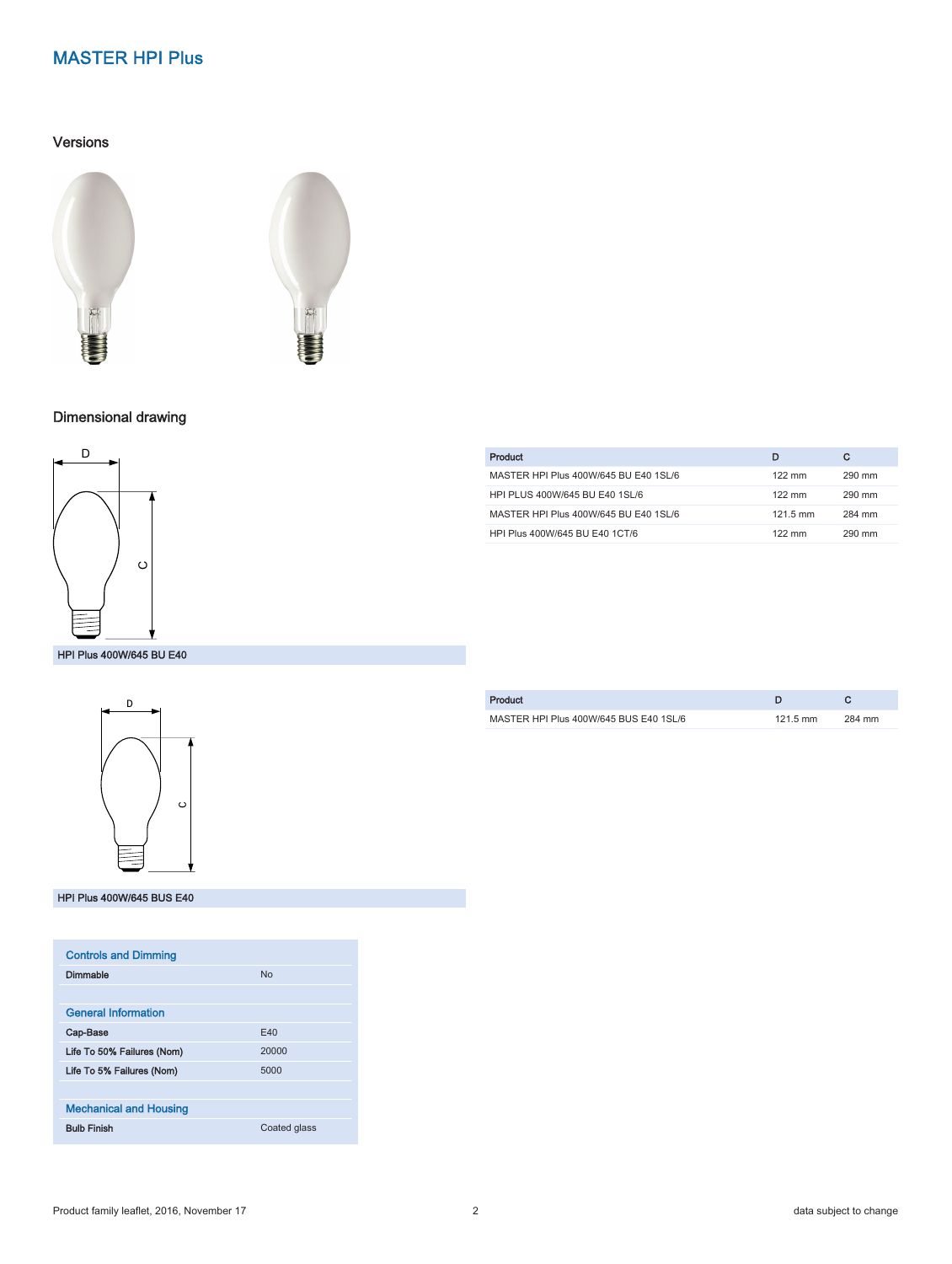#### Approval and Application

|                  | <b>Energy Consumption</b> | <b>Energy Efficiency Label</b> | Mercury (Hg)  |
|------------------|---------------------------|--------------------------------|---------------|
| order code       | kWh/1000 h                | (EEL)                          | Content (Nom) |
| 928074309891 434 |                           | $A+$                           | 67            |
| 928074409892 434 |                           | A+                             | 67            |
| 928074409894 434 |                           | $A+$                           | 67            |
| 928076709891 278 |                           | A                              | 47            |
| 928076809892 278 |                           | A                              | 47            |
| 928076809894 278 |                           | A                              | 47            |
| 928410600027 434 |                           | $A+$                           | 67.2          |
| 928410800027 278 |                           | A                              | 46.5          |
| 928481100092 434 |                           | $A+$                           | 67            |

| <b>Energy Consumption</b> | <b>Energy Efficiency Label</b> | Mercury (Hg)  |
|---------------------------|--------------------------------|---------------|
| kWh/1000 h                | (EEL)                          | Content (Nom) |
| 928481100094 434          | A+                             | 67            |
| 928481100096 434          | A+                             | 67            |
| 928481200092 434          | A+                             | 67            |
| 928481200093 434          | $A+$                           | 67            |
| 928481400092 278          | A                              | 47            |
| 928481400094 278          | A                              | 47            |
| 928481400096 278          | A                              | 47            |
| 928074709891 434          | A+                             | 67            |
| 928410700027 434          | $A+$                           | 67.2          |
|                           |                                |               |

#### Operating and Electrical

|                  | <b>Lamp Current</b> |     |     |                                                 | Power (Rated) |
|------------------|---------------------|-----|-----|-------------------------------------------------|---------------|
| order code       | (EM) (Nom)          |     |     | Voltage (Max) Voltage (Min) Voltage (Nom) (Nom) |               |
| 928074309891 3.4 |                     | 135 | 115 | 125                                             | 395.0         |
| 928074409892 3.4 |                     | 135 | 115 | 125                                             | 395.0         |
| 928074409894 3.4 |                     | 135 | 115 | 125                                             | 395.0         |
| 928076709891 2.2 |                     | 138 | 118 | 128                                             | 253.0         |
| 928076809892 2.2 |                     | 138 | 118 | 128                                             | 253.0         |
| 928076809894 2.2 |                     | 138 | 118 | 128                                             | 253.0         |
| 928410600027 3.4 |                     | 135 | 115 | 125                                             | 395.0         |
| 928410800027 2.2 |                     | 138 | 118 | 128                                             | 253.0         |
| 928481100092 3.4 |                     | 135 | 115 | 125                                             | 395.0         |

|                  | <b>Lamp Current</b> |     |     |                                                 | Power (Rated) |
|------------------|---------------------|-----|-----|-------------------------------------------------|---------------|
| order code       | (EM) (Nom)          |     |     | Voltage (Max) Voltage (Min) Voltage (Nom) (Nom) |               |
| 928481100094 3.4 |                     | 135 | 115 | 125                                             | 395.0         |
| 928481100096 3.4 |                     | 135 | 115 | 125                                             | 395.0         |
| 928481200092 3.4 |                     | 135 | 115 | 125                                             | 395.0         |
| 928481200093 3.4 |                     | 135 | 115 | 125                                             | 395.0         |
| 928481400092 2.2 |                     | 138 | 118 | 128                                             | 253.0         |
| 928481400094 2.2 |                     | 138 | 118 | 128                                             | 253.0         |
| 928481400096 2.2 |                     | 138 | 118 | 128                                             | 253.0         |
| 928074709891 3.4 |                     | 135 | 115 | 125                                             | 395.0         |
| 928410700027 3.4 |                     | 135 | 115 | 125                                             | 395.0         |

#### General Information (1/2)

|                    |                  | Life To 10% Failures     | Life To 20% Failures |                                                                                                   |                          |    |                          |                          |
|--------------------|------------------|--------------------------|----------------------|---------------------------------------------------------------------------------------------------|--------------------------|----|--------------------------|--------------------------|
| order code         | Bulb Shape (Nom) |                          | (Nom)                | Life To 50% Failures (Min) LSF 12000 h Rated LSF 16000 h Rated LSF 2000 h Rated LSF 20000 h Rated |                          |    |                          |                          |
| 928074309891       | <b>BD120</b>     | 7500                     | 11000                | $\sim$                                                                                            | 76                       | 63 | 99                       | 50                       |
| 928074409892 BD120 |                  | 7500                     | 11000                |                                                                                                   | 76                       | 63 | 99                       | 50                       |
| 928074409894 BD120 |                  | 7500                     | 11000                | ٠                                                                                                 | 76                       | 63 | 99                       | 50                       |
| 928076709891 BD90  |                  | 7500                     | 11000                | ٠                                                                                                 | 76                       | 63 | 99                       | 50                       |
| 928076809892 BD90  |                  | 7500                     | 11000                |                                                                                                   | 76                       | 63 | 99                       | 50                       |
| 928076809894 BD90  |                  | 7500                     | 11000                | ٠                                                                                                 | 76                       | 63 | 99                       | 50                       |
| 928410600027 ED-37 |                  | 7500                     | 11000                | ٠                                                                                                 | 76                       | 63 | 99                       | 50                       |
| 928410800027 ED-28 |                  | 7500                     | 11000                | ٠                                                                                                 | 76                       | 63 | 99                       | 50                       |
| 928481100092 BD120 |                  | 7500                     | 11000                | ٠                                                                                                 | ٠                        | ٠  |                          | $\sim$                   |
| 928481100094 BD120 |                  | 7500                     | 11000                | ٠                                                                                                 | $\sim$                   | ٠  | $\overline{\phantom{0}}$ | $\sim$                   |
| 928481100096 BD120 |                  | 7500                     | 11000                | $\overline{\phantom{a}}$                                                                          | ٠                        |    |                          | $\sim$                   |
| 928481200092 BD120 |                  | 7500                     | 11000                | $\overline{\phantom{a}}$                                                                          |                          |    |                          | $\sim$                   |
| 928481200093 BD120 |                  | 7500                     | 11000                | ٠                                                                                                 | $\overline{\phantom{a}}$ | ٠  | ٠                        | $\overline{\phantom{a}}$ |
| 928481400092 BD90  |                  | $\overline{\phantom{a}}$ | 10000                | 10000                                                                                             | ٠                        | ٠  |                          | $\overline{\phantom{a}}$ |
| 928481400094 BD90  |                  | ٠                        | 10000                | 10000                                                                                             | ٠                        | ٠  | -                        | $\sim$                   |
| 928481400096 BD90  |                  | ٠                        | 10000                | 10000                                                                                             | $\sim$                   | ٠  | -                        | $\sim$                   |
| 928074709891 ED120 |                  | 7500                     | 11000                |                                                                                                   | 76                       | 63 | 99                       | 50                       |
| 928410700027 ED-37 |                  | 7500                     | 11000                | ٠                                                                                                 | 76                       | 63 | 99                       | 50                       |
|                    |                  |                          |                      |                                                                                                   |                          |    |                          |                          |

#### General Information (2/2)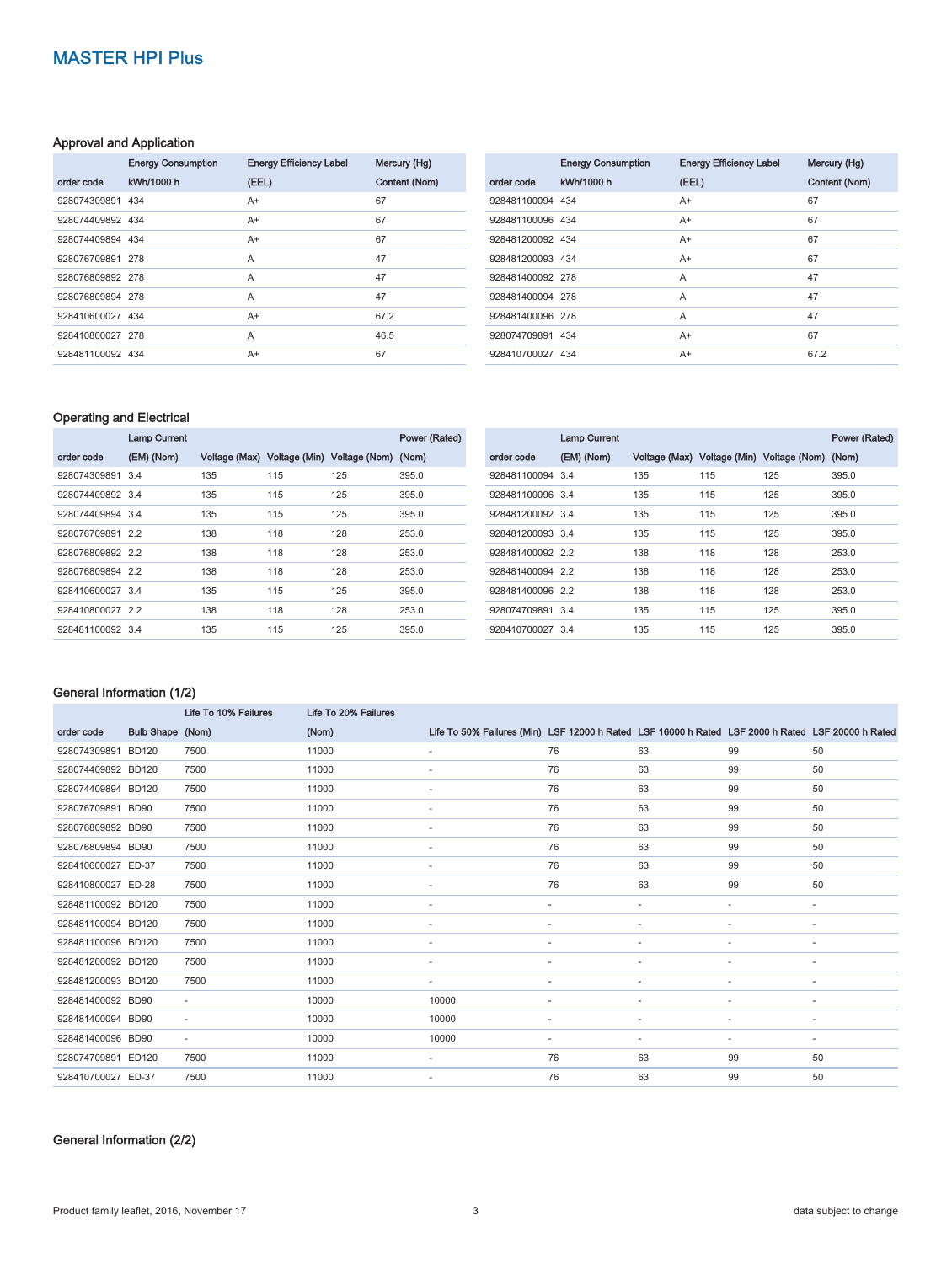|                 | <b>LSF 4000</b> | <b>LSF 6000</b> | <b>LSF 8000</b> | Operating       |                           |
|-----------------|-----------------|-----------------|-----------------|-----------------|---------------------------|
| order code      | h Rated         | h Rated         | h Rated         | Position        | <b>System Description</b> |
| 928074309891    | 96              | 93              | 88              | H <sub>15</sub> | Base-Up                   |
| 928074409892 96 |                 | 93              | 88              | H <sub>15</sub> | Base-Up                   |
| 928074409894 96 |                 | 93              | 88              | H <sub>15</sub> | Base-Up                   |
| 928076709891    | 96              | 93              | 88              | H <sub>15</sub> | Base-Up                   |
| 928076809892 96 |                 | 93              | 88              | H <sub>15</sub> | Base-Up                   |
| 928076809894 96 |                 | 93              | 88              | H <sub>15</sub> | Base-Up                   |
| 928410600027 96 |                 | 93              | 88              | H <sub>15</sub> | Base-Up/Protected         |
| 928410800027 96 |                 | 93              | 88              | H <sub>15</sub> | Base-Up/Protected         |
| 928481100092 -  |                 | ۰               | ٠               | Н               | Base-Up                   |
| 928481100094 -  |                 | ۰               | ٠               | Н               | Base-Up                   |
| 928481100096 -  |                 |                 |                 | Н               | Base-Up                   |

|                 | <b>LSF 4000</b> | <b>LSF 6000</b> | <b>LSF 8000</b>          | Operating       |                           |
|-----------------|-----------------|-----------------|--------------------------|-----------------|---------------------------|
| order code      | h Rated         | h Rated         | h Rated                  | Position        | <b>System Description</b> |
| 928481200092 -  |                 |                 | ۰                        | H               | Base-Up/internal          |
|                 |                 |                 |                          |                 | Starter                   |
| 928481200093 -  |                 |                 |                          | Н               | Base-Up/internal          |
|                 |                 |                 |                          |                 | Starter                   |
| 928481400092 -  |                 | ٠               |                          | Н               | Base-Up                   |
| 928481400094 -  |                 | ٠               | $\overline{\phantom{0}}$ | Н               | Base-Up                   |
| 928481400096 -  |                 | ٠               | ۰                        | Н               | Base-Up                   |
| 928074709891 96 |                 | 93              | 88                       | H <sub>15</sub> | Base-Up/internal          |
|                 |                 |                 |                          |                 | Starter                   |
| 928410700027    | 96              | 93              | 88                       | H <sub>15</sub> | Base-Up/internal          |
|                 |                 |                 |                          |                 | Starter/Protected         |

#### Luminaire Design Requirements

| order code   | <b>Bulb Temperature (Max)</b> |
|--------------|-------------------------------|
| 928074309891 | 350                           |
| 928074409892 | 350                           |
| 928074409894 | 350                           |
| 928076709891 | 350                           |
| 928076809892 | 350                           |
| 928076809894 | 350                           |
| 928410600027 | 260                           |
| 928410800027 | 260                           |
| 928481100092 | 350                           |

| order code   | <b>Bulb Temperature (Max)</b> |
|--------------|-------------------------------|
| 928481100094 | 350                           |
| 928481100096 | 350                           |
| 928481200092 | 350                           |
| 928481200093 | 350                           |
| 928481400092 | 350                           |
| 928481400094 | 350                           |
| 928481400096 | 350                           |
| 928074709891 | 350                           |
| 928410700027 | 260                           |

#### Light Technical (1/3)

|                  | <b>Chromaticity Coordinate</b> | <b>Chromaticity Coordinate</b> |     |                 | <b>Correlated Color</b>                        | <b>Color Rendering Index</b> | LLMF 12000 h | <b>LLMF 16000 h</b>      |
|------------------|--------------------------------|--------------------------------|-----|-----------------|------------------------------------------------|------------------------------|--------------|--------------------------|
| order code       | X (Nom)                        | Y (Nom)                        |     |                 | Color Code Color Designation Temperature (Nom) | (Nom)                        | Rated        | Rated                    |
| 928074309891     | 367                            | 374                            | 645 | Cool White (CW) | 4500                                           | 65                           | 68           | 63                       |
| 928074409892 308 |                                | 318                            | 667 | Daylight        | 6700                                           | 69                           | 68           | 63                       |
| 928074409894 308 |                                | 318                            | 667 | Daylight        | 6700                                           | 69                           | 68           | 63                       |
| 928076709891 365 |                                | 363                            | 645 | Cool White (CW) | 4500                                           | 65                           | 68           | 63                       |
| 928076809892 308 |                                | 318                            | 667 | Daylight        | 6700                                           | 69                           | 68           | 63                       |
| 928076809894 308 |                                | 318                            | 667 | Daylight        | 6700                                           | 69                           | 68           | 63                       |
| 928410600027 367 |                                | 374                            | 645 | Cool White (CW) | 4500                                           | 65                           | 68           | 63                       |
| 928410800027 365 |                                | 363                            | 645 | Cool White (CW) | 4500                                           | 65                           | 68           | 63                       |
| 928481100092 367 |                                | 374                            | 645 | Cool White (CW) | 4500                                           | 65                           | ٠            | $\overline{\phantom{a}}$ |
| 928481100094 367 |                                | 374                            | 645 | Cool White (CW) | 4500                                           | 65                           | ۰            | ٠                        |
| 928481100096 367 |                                | 374                            | 645 | Cool White (CW) | 4500                                           | 65                           | ٠            | ٠                        |
| 928481200092 367 |                                | 374                            | 645 | Cool White (CW) | 4500                                           | 65                           | ٠            | ٠                        |
| 928481200093 367 |                                | 374                            | 645 | Cool White (CW) | 4500                                           | 65                           | ٠            | ٠                        |
| 928481400092 359 |                                | 354                            | 645 | Cool White (CW) | 4500                                           | 65                           | ٠            | ٠                        |
| 928481400094 359 |                                | 354                            | 645 | Cool White (CW) | 4500                                           | 65                           | ٠            | ٠                        |
| 928481400096 359 |                                | 354                            | 645 | Cool White (CW) | 4500                                           | 65                           | ٠            | $\overline{\phantom{a}}$ |
| 928074709891 367 |                                | 374                            | 645 | Cool White (CW) | 4500                                           | 65                           | 68           | 63                       |
| 928410700027 367 |                                | 374                            | 645 | Cool White (CW) | 4500                                           | 65                           | 68           | 63                       |

#### Light Technical (2/3)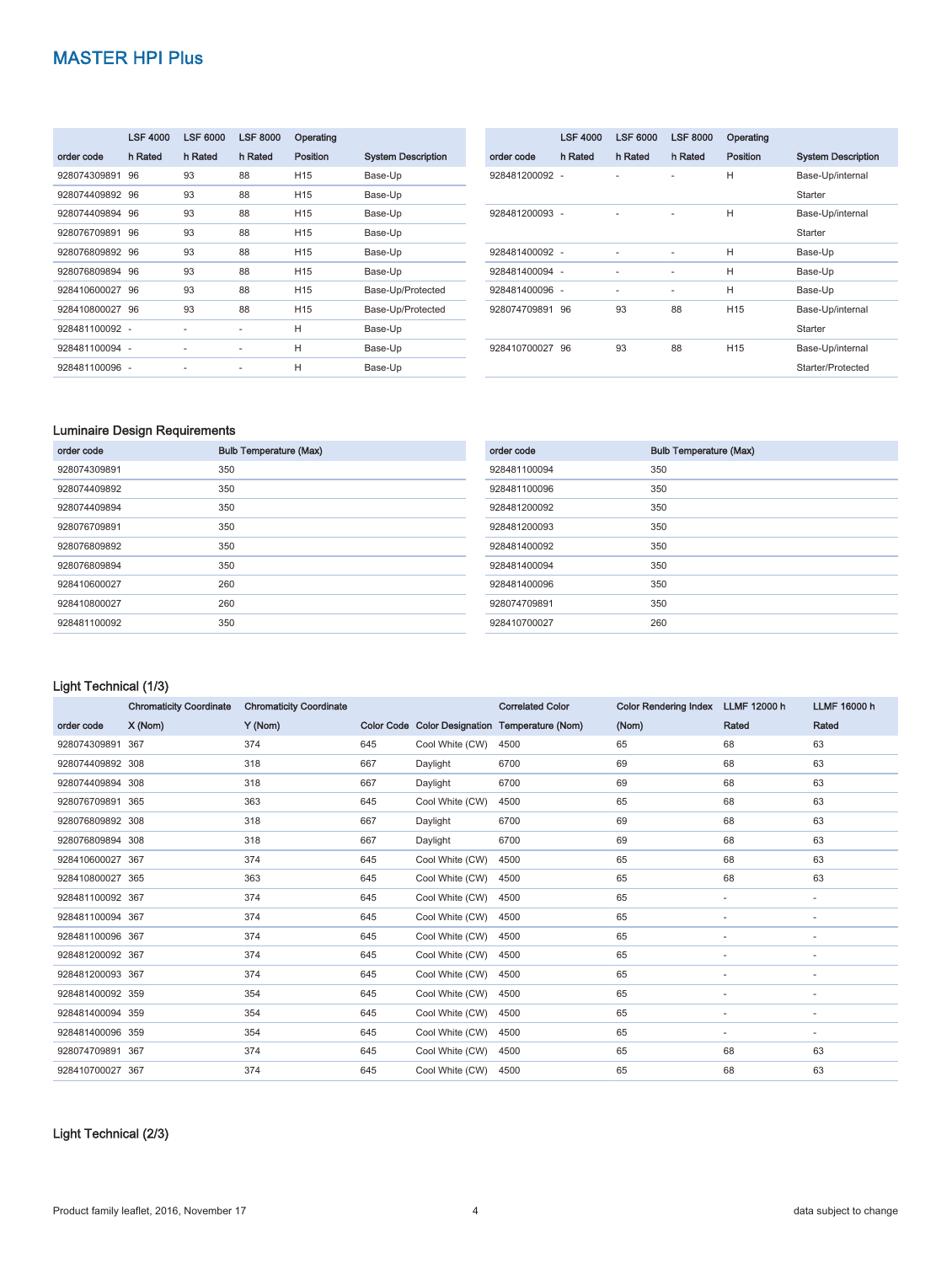|                 | <b>LLMF 2000 h</b> | LLMF 20000 h             | <b>LLMF 4000 h</b>       | <b>LLMF 6000 h</b>       | <b>LLMF 8000 h</b>       | <b>Lumen Maintenance</b> | <b>Lumen Maintenance</b> | <b>Lumen Maintenance</b> | <b>Lumen Maintenance</b> |
|-----------------|--------------------|--------------------------|--------------------------|--------------------------|--------------------------|--------------------------|--------------------------|--------------------------|--------------------------|
| order code      | Rated              | Rated                    | Rated                    | Rated                    | Rated                    | 10000 h (Nom)            | 2000 h (Min)             | 2000 h (Nom)             | 20000 h                  |
| 928074309891 90 |                    | 60                       | 82                       | 77                       | 73                       | $\sim$                   | $\sim$                   | $\sim$                   | $\sim$                   |
| 928074409892 90 |                    | 60                       | 82                       | 77                       | 73                       | $\sim$                   | $\sim$                   | $\sim$                   | $\sim$                   |
| 928074409894 90 |                    | 60                       | 82                       | 77                       | 73                       | $\sim$                   | $\sim$                   | ٠                        | $\overline{\phantom{a}}$ |
| 928076709891 90 |                    | 60                       | 82                       | 77                       | 73                       | ÷.                       |                          | ٠                        | $\sim$                   |
| 928076809892 90 |                    | 60                       | 82                       | 77                       | 73                       | $\overline{a}$           | ٠                        | ٠                        | $\overline{\phantom{a}}$ |
| 928076809894 90 |                    | 60                       | 82                       | 77                       | 73                       | ٠                        | ٠                        | ٠                        | $\sim$                   |
| 928410600027 90 |                    | 60                       | 82                       | 77                       | 73                       | $\blacksquare$           | ٠                        | ٠                        | $\overline{\phantom{a}}$ |
| 928410800027 90 |                    | 60                       | 82                       | 77                       | 73                       | ٠                        | $\sim$                   | ٠                        | $\sim$                   |
| 928481100092 -  |                    | $\sim$                   | $\mathbf{r}$             | $\sim$                   | $\sim$                   | 70                       | 75                       | 90                       | 60                       |
| 928481100094 -  |                    | ٠                        | $\overline{\phantom{a}}$ | $\overline{\phantom{a}}$ | $\sim$                   | 70                       | 75                       | 90                       | 60                       |
| 928481100096 -  |                    | $\overline{\phantom{a}}$ |                          |                          | ٠                        | 70                       | 75                       | 90                       | 60                       |
| 928481200092 -  |                    | ٠                        |                          | ٠                        | $\sim$                   | 70                       | 75                       | 90                       | 60                       |
| 928481200093 -  |                    | ٠                        | ٠                        | ٠                        | $\overline{\phantom{a}}$ | 70                       | 75                       | 90                       | 60                       |
| 928481400092 -  |                    | ٠                        | ٠                        | $\sim$                   | $\sim$                   | 75                       | 75                       | 90                       | $\overline{\phantom{a}}$ |
| 928481400094 -  |                    | ٠                        | $\overline{\phantom{a}}$ | ٠                        | ٠                        | 75                       | 75                       | 90                       | $\overline{\phantom{a}}$ |
| 928481400096 -  |                    | $\overline{\phantom{a}}$ | $\overline{\phantom{a}}$ | ٠                        | $\sim$                   | 75                       | 75                       | 90                       | $\sim$                   |
| 928074709891 90 |                    | 60                       | 82                       | 77                       | 73                       | $\sim$                   | $\sim$                   | $\overline{\phantom{a}}$ | $\overline{\phantom{a}}$ |
| 928410700027 90 |                    | 60                       | 82                       | 77                       | 73                       | ٠                        | $\overline{\phantom{a}}$ | $\overline{\phantom{a}}$ | $\sim$                   |

#### Light Technical (3/3)

|                 |              |                          | <b>Luminous</b> |                          |              |                 |              |                          | <b>Luminous</b> |  |
|-----------------|--------------|--------------------------|-----------------|--------------------------|--------------|-----------------|--------------|--------------------------|-----------------|--|
|                 | Lumen        | Lumen                    | <b>Efficacy</b> | Luminous                 | Luminous     |                 | Lumen        | Lumen                    | <b>Efficacy</b> |  |
|                 | Maintenance  | Maintenance              | (rated)         | Flux (Rated)             | Flux (Rated) |                 | Maintenance  | Maintenance              | (rated)         |  |
| order code      | 5000 h (Min) | 5000 h (Nom)             | (Nom)           | (Min)                    | (Nom)        | order code      | 5000 h (Min) | 5000 h (Nom)             | (Nom)           |  |
| 928074309891 -  |              |                          | 82              | $\sim$                   | 32500        | 928481100094 65 |              | 80                       | 82              |  |
| 928074409892 -  |              | $\overline{\phantom{a}}$ | 82              | ٠                        | 32500        | 928481100096 65 |              | 80                       | 82              |  |
| 928074409894 -  |              | $\overline{\phantom{a}}$ | 82              | $\overline{\phantom{a}}$ | 32500        | 928481200092 65 |              | 80                       | 82              |  |
| 928076709891 -  |              | $\overline{\phantom{a}}$ | 72              | $\sim$                   | 18000        | 928481200093 65 |              | 80                       | 82              |  |
| 928076809892 -  |              | $\overline{\phantom{a}}$ | 72              | ٠                        | 18000        | 928481400092 65 |              | 80                       | 72              |  |
| 928076809894 -  |              | $\overline{\phantom{a}}$ | 72              | $\overline{\phantom{a}}$ | 18000        | 928481400094 65 |              | 80                       | 72              |  |
| 928410600027 -  |              | $\overline{\phantom{a}}$ | 82              | ٠                        | 32500        | 928481400096 65 |              | 80                       | 72              |  |
| 928410800027 -  |              | $\overline{\phantom{a}}$ | 72              | $\overline{\phantom{a}}$ | 18000        | 928074709891 -  |              |                          | 82              |  |
| 928481100092 65 |              | 80                       | 82              | 30000                    | 32500        | 928410700027 -  |              | $\overline{\phantom{a}}$ | 82              |  |
|                 |              |                          |                 |                          |              |                 |              |                          |                 |  |

### Light Distribution Diagrams



Luminous Flux (Rated) (Nom)